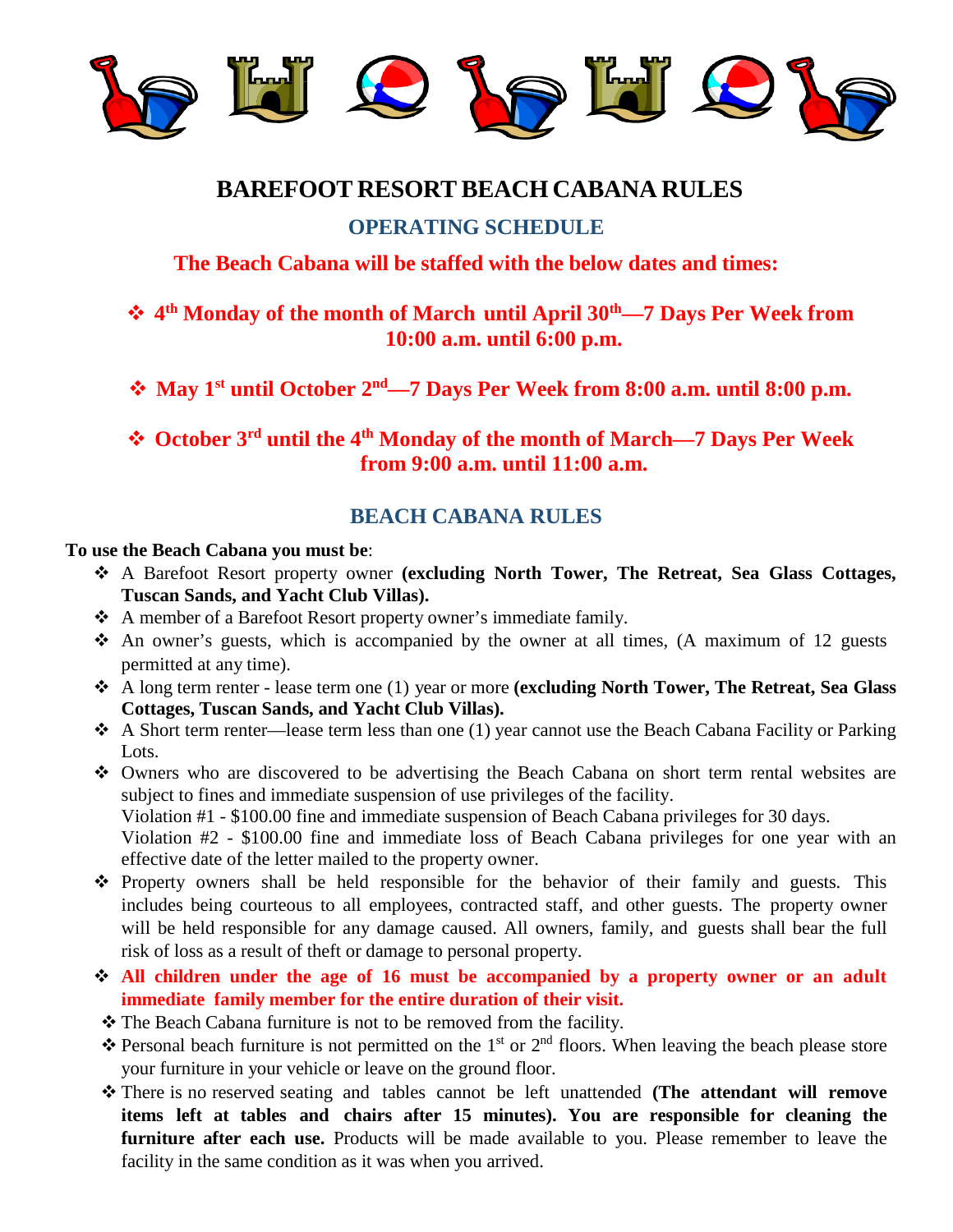- **Smoking Policy –** To protect the health of our residents, staff, and guests, the Beach Cabana is a smoke-free environment. Smoking **(cigarettes, vapers, cigars, and pipes)** is prohibited within twentyfive (25) feet of the Beach Cabana property, inside of the Beach Cabana, on the outside decks, and the ramp.
- **◆ Pet Policy** Owners of pets are permitted to use the entrance and exit on the ground level of the Beach Cabana to guide their pets to the beach. No animal shall be allowed in the Beach Cabana on the first and second levels unless assisting disabled individual required by federal law. The individual is responsible for any damage caused by the animal. **A Pet Washing Station has been installed to wash off your pets. The location will be on the right-hand side of the Beach Cabana when you enter. The location will be marked. Showers are not to be used to wash off your pets.**
- Surveillance cameras have been installed. The webcam will afford the opportunity for property owners to view the beach and weather conditions, prior to visiting the Beach Cabana.
- There will be no loud music at the Beach Cabana. The use of headphones is encouraged. Conversation and music should be limited to levels that do not disturb others.
- A microwave and refrigerator are available for residents to use in the kitchen. Items placed in the refrigerator must be marked with the residents' names and must be removed by the end of the day. Any items remaining at the end of the day, will be disposed of by the staff.
- Corn hole boards are available for your enjoyment, please see the attendant to obtain the tossing bags. You must sign the bags out in order to use the board(s).
- Fireworks are not permitted.
- No glass bottles or glass serving containers are allowed in the Beach Cabana, on the outside decks, and or on the ramp. Non-compliance and breaking of any glass will result in an immediate thirty (30) day suspension of all Beach Cabana privileges; as well as, payment for any damages.
- $\bullet$  No grills or heating equipment of any kind.
- No firearms.
- $\triangleleft$  No feeding of wildlife.
- $\bullet$  No entering of the sand dunes, sea oats, or sea grass.
- Children must be properly clothed at all times. Baby changing tables are available on the inside of the bathrooms.
- Be respectful to all Beach Cabana employees, security personnel, management staff, and abide by all rules which are in place to assure the safety of all users and enhance the enjoyment of this facility.
- Do not provide access to the Beach Cabana to individuals outside your family and guests.

### **DECAL & PARKING LOT RULES**

- $\div$  Two (2) automobile decals will be issued to each address.
	- Decals must be permanently affixed to the **outside rear window on the lower left side, driver's side, of the vehicle**.
	- For cars with convertible tops, the decal must be affixed to the **outside front window on the lower left side, driver's side, of the vehicle**.
	- Motorcycles and Golf Carts, the decal must be affixed to the **outside front window on the lower left side, driver's side, of the vehicle.**
- $\div$  One (1) automobile decal will be issued to each address for a long term renter (12 month lease or longer).
- **Taping the decal to the window or temporarily affixing it will make it invalid.**
- For a golf cart decal, the owner will show proof of ownership and provide a copy of the golf cart insurance or the SC registration. Upon receipt of this documentation, the owner will receive one (1) Red Golf Cart decal.
- $\div$  For units or homes with multiple owners (more than two last names) a single laminated decal will be issued (upon request) showing the names of all owners on the back of the decal.
	- $\triangleright$  One (1) of the owners listed must be in the vehicle.
	- $\triangleright$  The decal will be placed face-up on the front dashboard when parked in the lot.